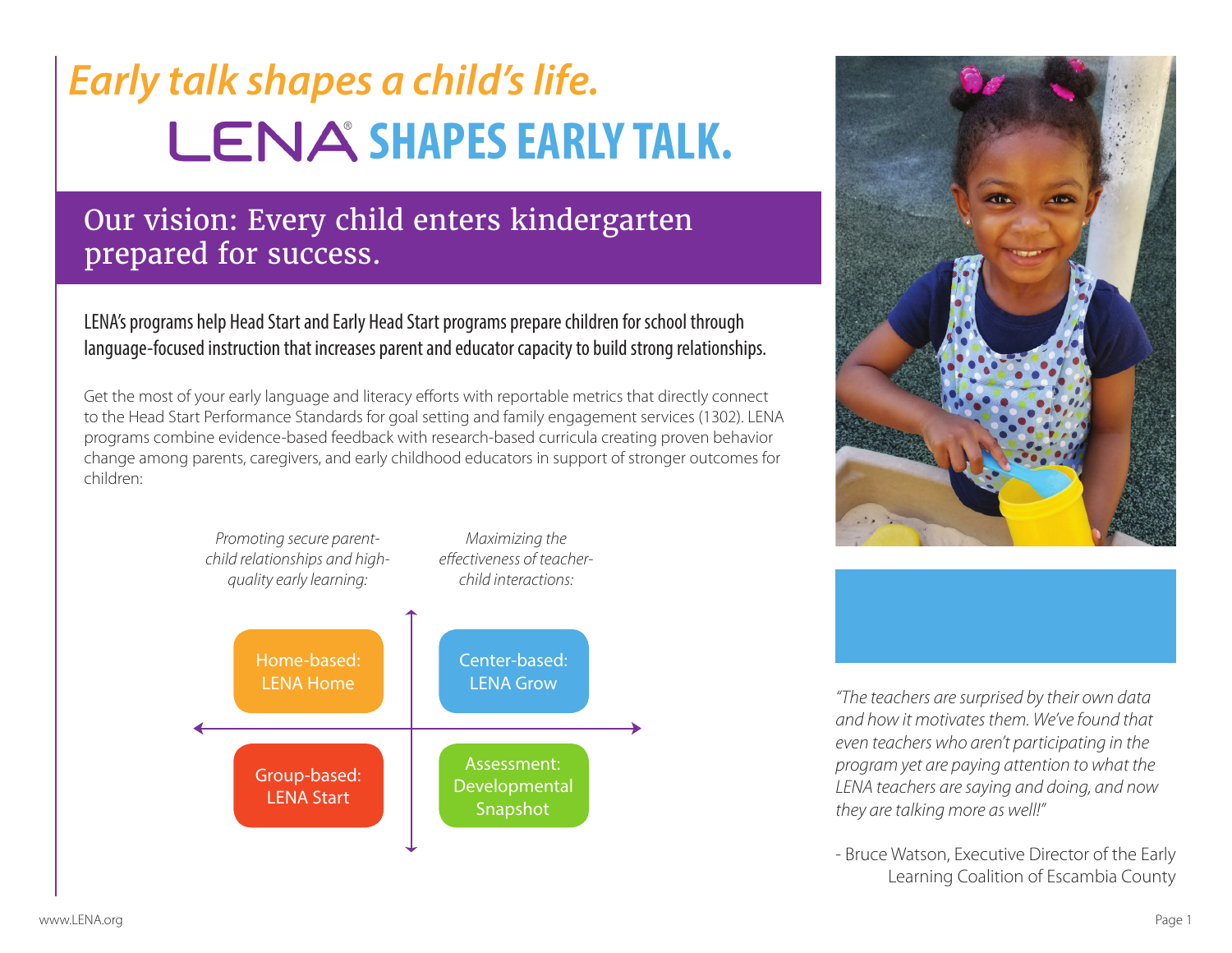### **Head Start Performance Standards Satisfied by LENA's Programs and Assessments: LENA Grow**

| <b>Program Standard</b>                                                                                                                                                                                                                                             | LENA Grow meets this by                                                                                                                                                                                                                                                                                               |
|---------------------------------------------------------------------------------------------------------------------------------------------------------------------------------------------------------------------------------------------------------------------|-----------------------------------------------------------------------------------------------------------------------------------------------------------------------------------------------------------------------------------------------------------------------------------------------------------------------|
| Must embed responsive & effective teacher-child interactions. (1302.30)                                                                                                                                                                                             | √ Helps early childhood educators understand how to have more quality interactions<br>with children.<br>√ Existing LENA Grow implementers have found an increase in their CLASS scores for<br>Positive Climate.                                                                                                       |
| Must implement screening & assessment procedures that support<br>engagement in children's learning & development. (1302.30)                                                                                                                                         | √ LENA Grow can be utilized with the Developmental Snapshot, an assessment tool that<br>individualization and growth in the areas of development and support family can support educators and families in understanding a child's learning & development<br>progress.                                                 |
| Must ensure teachers and other relevant staff provide responsive care and<br>an organized learning environment, including for children with disabilities.<br>(1302.31)                                                                                              | √ Helps teachers to provide responsive care to all children in their room.<br>√ Existing LENA Grow implementers have found an increase in their CLASS scores for<br>Teacher Sensitivity.                                                                                                                              |
| Must support implementation of such environment with integration of<br>regular & ongoing supervision & a system of individualized & ongoing<br>professional development. This includes at minimum (b) through (e).<br>(1302.31)                                     | √ LENA Grow's coaching sessions can be easily integrated into existing professional<br>development systems.<br>√ Through weekly or bi-weekly coaching sessions, teacher coaches provide feedback<br>and support to either individual B5teachers or groups of teachers                                                 |
| Emphasize nurturing & responsive practices, interactions, and<br>environments; are communication & language rich; promote language<br>development. (1302.31)                                                                                                        | √ Coaching sessions provide teachers with guidance and feedback on increasing<br>interactive talk to promote stronger language development in their classroom.<br>√ Existing LENA Grow implementers have found an increase in their CLASS scores for<br>Language Modeling and Facilition of Learning and Development. |
| Integrate child assessment data in individual and group planning. (1302.31)                                                                                                                                                                                         | √ Developmental Snapshot assessment data can be used in individual and group<br>planning.                                                                                                                                                                                                                             |
| Snack & meal times must be structured and used as learning opportunities<br>that <b>support teaching staff-child interactions</b> and foster communication<br>and conversations that contribute to a child's learning, development, and<br>socialization. (1302.31) | √ LENA Grow has a coaching session and resources specifically targeted to increase<br>interactive talk at meal times.                                                                                                                                                                                                 |
| A program must approach <b>routines,</b> such as hand washing and diapering,<br>and transitions between activities, as opportunities for strengthening<br>development, learning, and skill growth. (1302.31)                                                        | √ LENA Grow's coaching sessions give teachers specific strategies and tips for turning<br>routines, like washing hands and changing diapers, into opportunities for increasing<br>interactive talk and building brains.                                                                                               |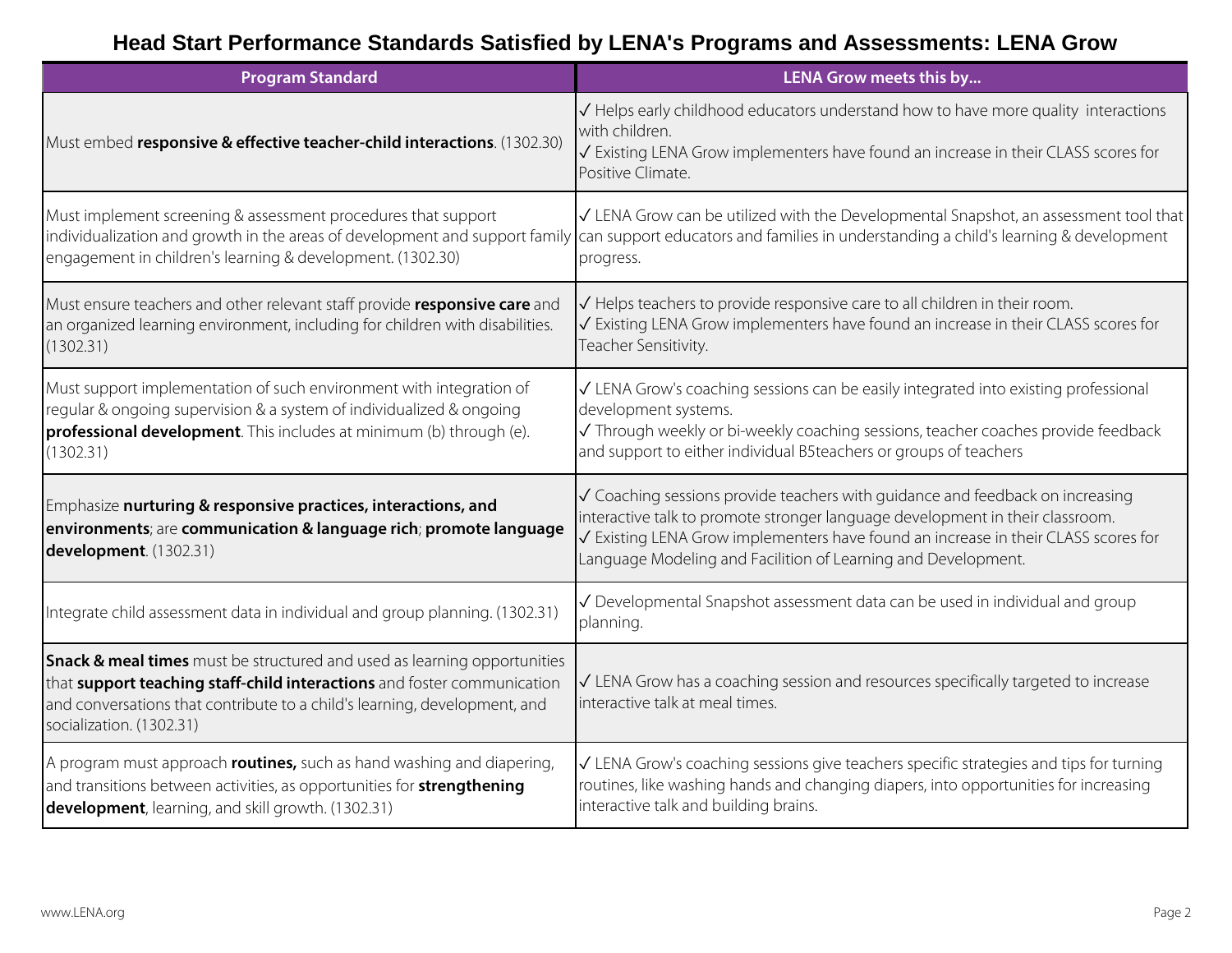### **Head Start Performance Standards Satisfied by LENA's Programs and Assessments: LENA Grow**

| <b>Program Standard</b>                                                                                                                                                                                                                                                                                                                                                                                                                                                                                                                                                                                                                                                            | LENA Grow meets this by                                                                                                                                                                                                                                                                                                                                              |
|------------------------------------------------------------------------------------------------------------------------------------------------------------------------------------------------------------------------------------------------------------------------------------------------------------------------------------------------------------------------------------------------------------------------------------------------------------------------------------------------------------------------------------------------------------------------------------------------------------------------------------------------------------------------------------|----------------------------------------------------------------------------------------------------------------------------------------------------------------------------------------------------------------------------------------------------------------------------------------------------------------------------------------------------------------------|
| In collaboration with each child's parent & with parental consent, a program<br>must complete or obtain a current developmental screening to identify<br>concerns regarding a child's developmental, behavioral, motor, language,<br>social, cognitive and emotional skills within 45 calendar days (1302.33)                                                                                                                                                                                                                                                                                                                                                                      | √ The Developmental Snapshot can identify concerns regardings a child's<br>developmental, behavioral, and language skills.                                                                                                                                                                                                                                           |
| A program must use one or more research-based developmental<br>standardized screening tools to complete the screening. A program must<br>use as part of the screening additional information from family members,<br>teachers, and relevant staff familiar with the child's typical behavior. (1302.33)                                                                                                                                                                                                                                                                                                                                                                            | √ The Developmental Snapshot is research-based.                                                                                                                                                                                                                                                                                                                      |
| A program must conduct standardized & structured assessments, which may<br>be observation-based or direct, for each child that provide ongoing<br>information to evaluate the child's developmental level and progress in<br>outcomes aligned to the goals described in the HSELOF: Birth to 5. Such<br>assessments must result in usable information for teachers, home visitors,<br>and parents and be conducted with sufficient frequency to allow for<br>individualization within the program year. (1302.33)                                                                                                                                                                  | √ The Developmental Snapshot can be used at 21-day intervals to demonstrate<br>developmental growth over time.                                                                                                                                                                                                                                                       |
| A program must regularly use information from (b)(1) along with <i>informal</i><br>teacher observation & additional information from family and staff, as<br>relevant, to determine a child's strengths and needs, inform and adjust<br>strategies to better support individualized learning, and improve teaching<br>practices<br>Screenings and assessments must be valid and reliable for the population<br>and purpose for which they will be used, including by being conducted by<br>qualified and trained personnel, and being age, developmentally, culturally,<br>and linguistically appropriate, and appropriate for children with disabilities,<br>as needed. (1302.33) | √ Provides objective, measurable feedback on individual children's classroom<br>experience.<br>√ Provides objective feedback on the classroom language environment as a whole.<br>√ Used in combination with the Developmental Snapshot, parent feedback, and<br>informal observation LENA Grow improves teaching practices and supports<br>individualized learning. |
| Must structure education and child development services to recognize<br>parents' roles as children's lifelong educators, and to encourage parents to<br>engage in their child's education. (1302.34)                                                                                                                                                                                                                                                                                                                                                                                                                                                                               | √ LENA Grow provides materials and resources to share with families to engage them in<br>what the educators are working on in the classroom. This can introduce parents to new<br>strategies and tips for talking more with their children.                                                                                                                          |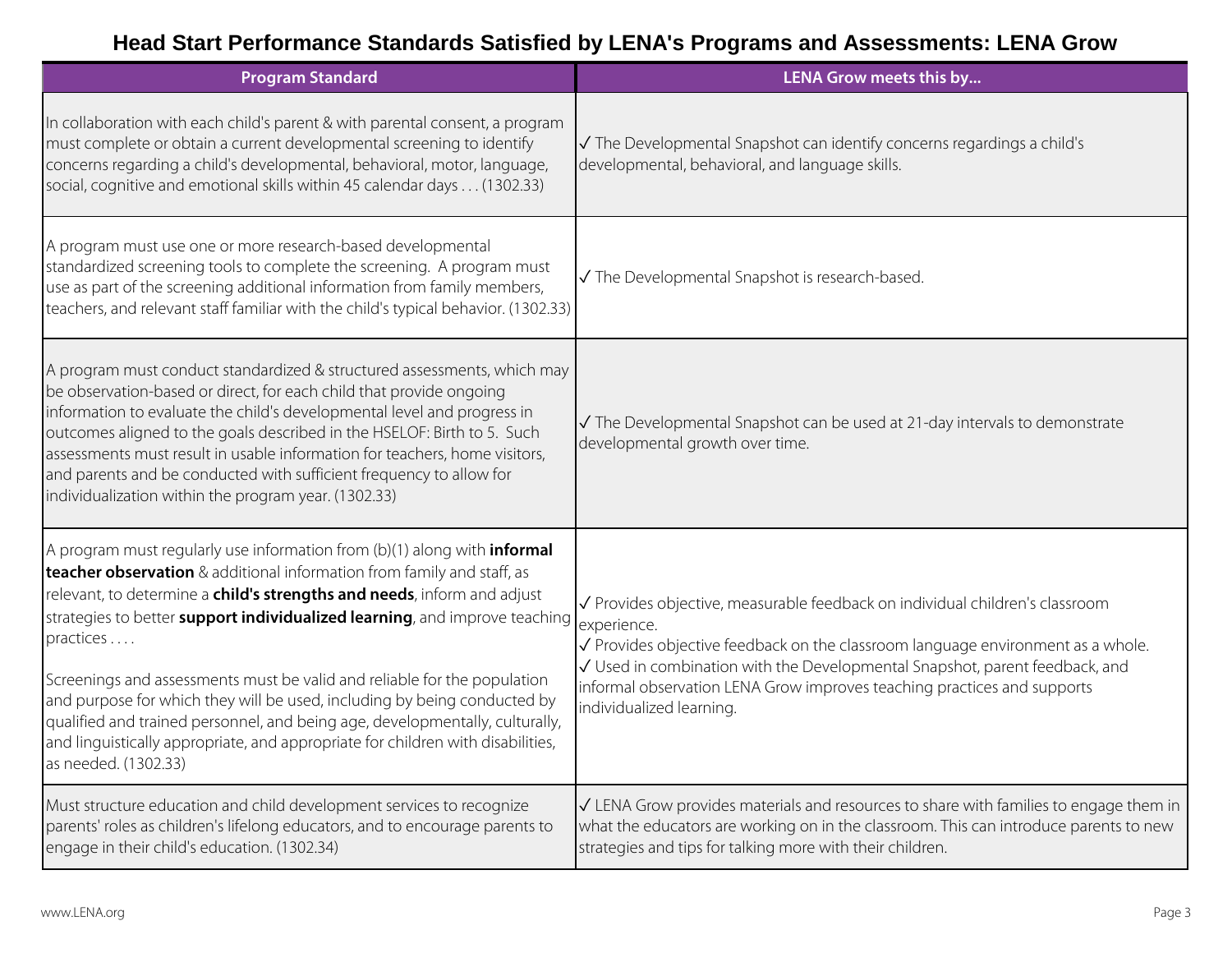### **Head Start Performance Standards Satisfied by LENA's Programs and Assessments: LENA Grow**

| <b>Program Standard</b>                                                                                                                                                                                                                                                                                                          | LENA Grow meets this by                                                                                                                                                                                                                                                                                                                                                                         |
|----------------------------------------------------------------------------------------------------------------------------------------------------------------------------------------------------------------------------------------------------------------------------------------------------------------------------------|-------------------------------------------------------------------------------------------------------------------------------------------------------------------------------------------------------------------------------------------------------------------------------------------------------------------------------------------------------------------------------------------------|
| Must offer opportunities for parents and family members to be involved in<br>the program's education services and implement policies to ensure:                                                                                                                                                                                  |                                                                                                                                                                                                                                                                                                                                                                                                 |
| Teachers regularly communicate with parents to ensure they are well-<br>informed about their child's routine's, activities, and behavior. (1302.34)                                                                                                                                                                              | √ Teachers can use LENA Grow resources and talking tips to involve parents in the<br>program's education services by communicating how they are increasing interactive talk<br>in classroom routines.<br>√ LENA Grow's objective, measurable feedback on a child's classroom environment as<br>well as language development (when using Snapshot) can be integrated into parent<br>conferences. |
| Teachers hold parent conferences no less than two times per program<br>year, to enhance the knowledge and understanding of both staff and parent<br>of the child's education and developmental progress and activities in the<br>program. (1302.34)                                                                              |                                                                                                                                                                                                                                                                                                                                                                                                 |
| Teachers inform parents, about the purposes of and the results from<br>screenings and assessments and discuss their child's progress. (1302.34)                                                                                                                                                                                  |                                                                                                                                                                                                                                                                                                                                                                                                 |
| Provide supports for effective classroom management and <b>positive</b><br>learning environments; supportive teacher practices; and, strategies for<br>supporting children with challenging behaviors and other social, emotional,<br>and mental health concerns. (1302.45)                                                      | $\sqrt{}$ LENA Grow is a support that program administrators can utilize to help early<br>childhood educators create positive learning environments and better support the<br>children in the care.<br>√ Existing LENA Grow implementers have found an increase in their CLASS scores for<br>Positive Climate.                                                                                  |
| Recognize parents as their children's primary teachers and nurturers and<br>implement intentional strategies to engage parents in their children's<br>learning and development and support parent-child relationships, including<br>specific strategies for father engagement. (1302.50)                                         | √ LENA Grow provides materials and resources that can be shared with families to<br>engage them in what the educators are working on in the classroom. This can introduce<br>parents to new strategies and tips for talking more with their children.                                                                                                                                           |
| Establish and implement a family partnership agreement process that is<br>jointly developed and shared with parents in which staff and families review<br>individual progress, revise goals, evaluate and track whether identified needs<br>& goals are met, and adjust strategies on an ongoing bases as necessary<br>(1302.52) | $\sqrt{}$ LENA Grow strategies and resources can be shared with parents to set goals and track<br>progress.                                                                                                                                                                                                                                                                                     |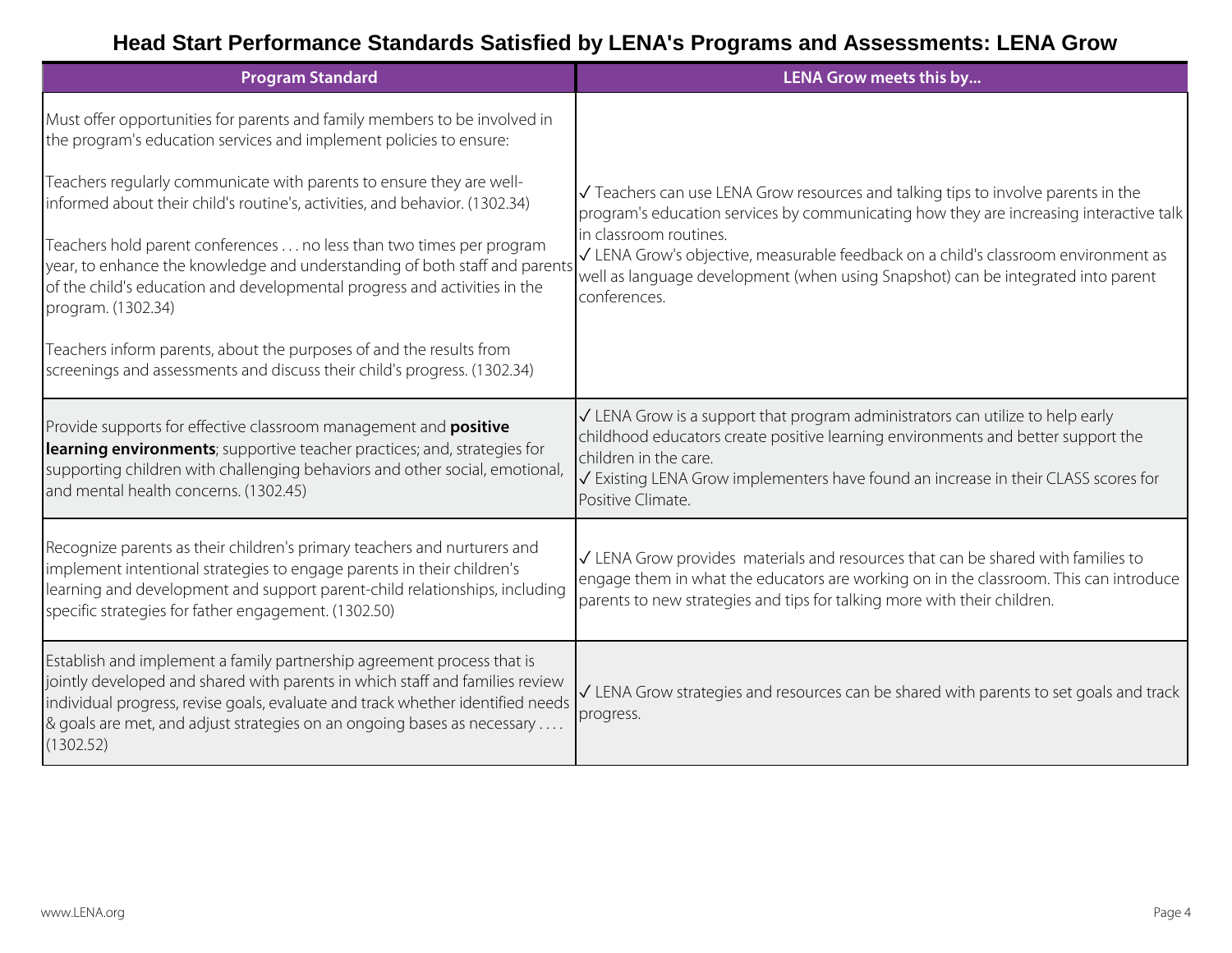### **Head Start Performance Standards Satisfied by LENA's Programs and Assessments: LENA Start**

| <b>Program Standard</b>                                                                                                                                                                                                                                                                                                                                                                                                                                                                                           | LENA Start meets this by                                                                                                                                                        |
|-------------------------------------------------------------------------------------------------------------------------------------------------------------------------------------------------------------------------------------------------------------------------------------------------------------------------------------------------------------------------------------------------------------------------------------------------------------------------------------------------------------------|---------------------------------------------------------------------------------------------------------------------------------------------------------------------------------|
| Must implement screening & assessment procedures that support<br>individualization and growth in the areas of development and support family $\vert$ can see week-to-week progress in adult words and conversational turns.<br>engagement in children's learning & development. (1302.30)                                                                                                                                                                                                                         | √ Through weekly recordings, families are engaged in their child's development and<br>√ Includes use of the Developmental Snapshot assessment.                                  |
| Integrate child assessment data in individual and group planning. (1302.31)                                                                                                                                                                                                                                                                                                                                                                                                                                       | √ Provides weekly individual feedback reports to parents.<br>√ Monitor group progress via an online dashboard.                                                                  |
| In collaboration with each child's parent & with parental consent, a program<br>must complete or obtain a current developmental screening to identify<br>concerns regarding a child's developmental, behavioral, motor, language,<br>social, cognitive and emotional skills within 45 calendar days (1302.33)                                                                                                                                                                                                     | √ The Developmental Snapshot is administered four times during the LENA Start<br>program, and bi-annually thereafter until the child reaches 36 months of age.                  |
| A program must use one or more research-based developmental<br>standardized screening tools to complete the screening. A program must<br>use as part of the screening additional information from family members,<br>teachers, and relevant staff familiar with the child's typical behavior. (1302.33)                                                                                                                                                                                                           | √ The Developmental Snapshot is research-based.                                                                                                                                 |
| A program must conduct standardized & structured assessments, which may<br>be observation-based or direct, for each child that provide ongoing<br>information to evaluate the child's developmental level and progress in<br>outcomes aligned to the goals described in the HSELOF: Birth to 5. Such<br>assessments must result in usable information for teachers, home visitors,<br>and parents and be conducted with sufficient frequency to allow for<br>individualization within the program year. (1302.33) | √ The Developmental Snapshot is administered four times throughout the program to<br>demonstrate developmental growth over time.                                                |
| Must structure education and child development services to recognize<br>parents' roles as children's lifelong educators, and to encourage parents to<br>engage in their child's education. (1302.34)                                                                                                                                                                                                                                                                                                              | √ LENA Start focuses on empowering parents as their child's first teacher. Parents learn<br>about child development and ways they can engage in their child's learning process. |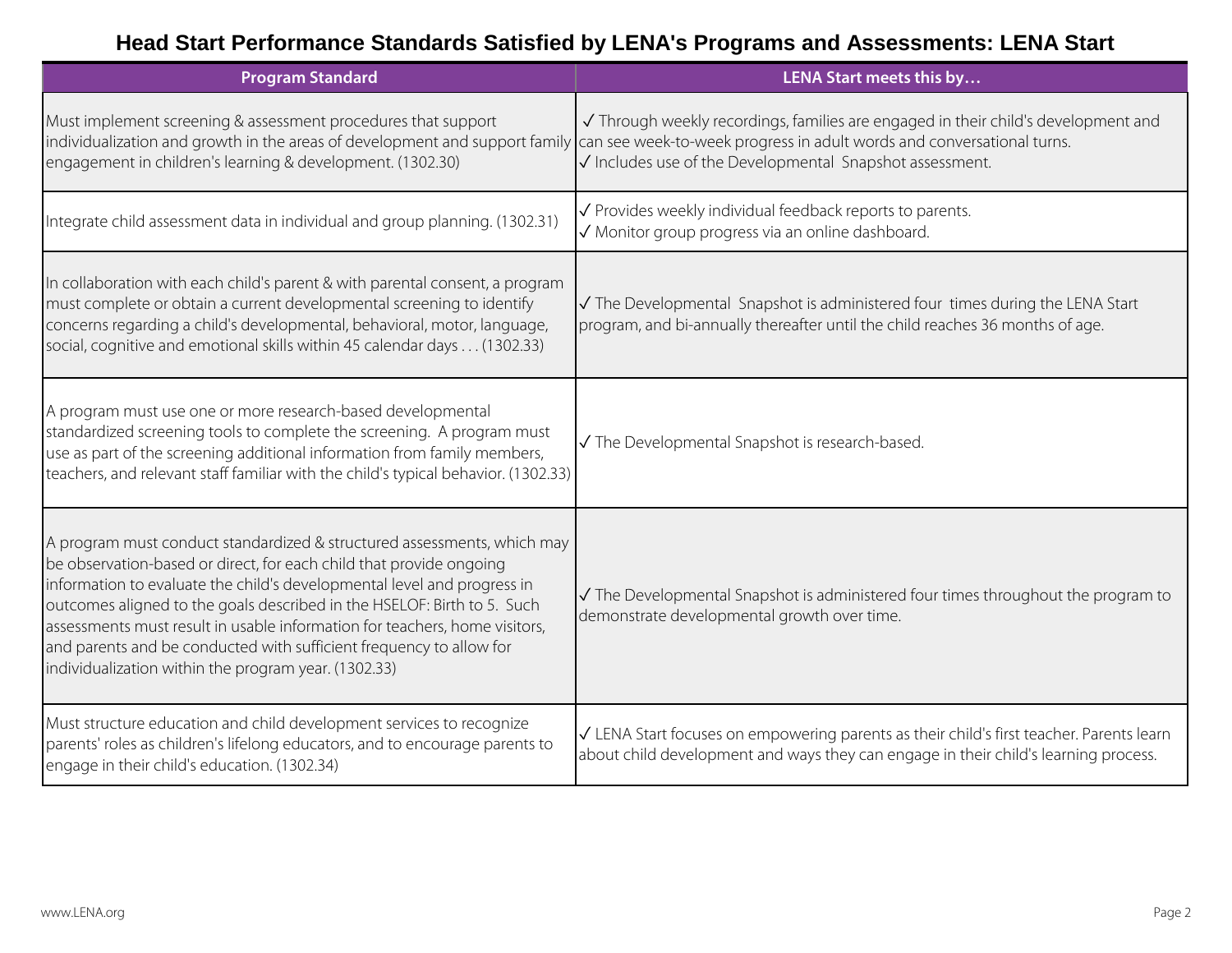### **Head Start Performance Standards Satisfied by LENA's Programs and Assessments: LENA Start**

| <b>Program Standard</b>                                                                                                                                                                                                                                                                                                                                                                                                                                                                                                                        | LENA Start meets this by                                                                                                                                                                                                                                                                                                                                                          |
|------------------------------------------------------------------------------------------------------------------------------------------------------------------------------------------------------------------------------------------------------------------------------------------------------------------------------------------------------------------------------------------------------------------------------------------------------------------------------------------------------------------------------------------------|-----------------------------------------------------------------------------------------------------------------------------------------------------------------------------------------------------------------------------------------------------------------------------------------------------------------------------------------------------------------------------------|
| Recognize parents as their children's primary teachers and nurturers and<br>implement intentional strategies to engage parents in their children's<br>learning and development and support parent-child relationships, including<br>specific strategies for father engagement. (1302.50)                                                                                                                                                                                                                                                       | √ LENA Start is a great way to involve parents, including fathers, in their child's learning<br>and development.<br>$\sqrt{}$ The curriculum includes a Parent Guide to help parents remember the strategies they<br>are taught in class so they can be implemented at home.                                                                                                      |
| A program must promote shared responsibility with parents for children's<br>early learning and development, and implement family engagement<br>strategies that are designed to foster parental confidence and skills in<br>promoting children's learning and development. (1302.51)                                                                                                                                                                                                                                                            | √ LENA Start has been shown to increase parenting confidence. Through our pre/post<br>Parent Survey, LENA Start measures the percent of families reporting increased levels of<br>Parenting Self-efficacy, Confidence in Future School Success, Community Engagement,<br>and 5 other domains.                                                                                     |
| A program must, at a minimum, offer opportunities for parents to participate<br>in a research-based parenting curriculum that builds on parents' knowledge<br>and offers parents the opportunity to practice parenting skills to promote<br>children's learning and development. A program that chooses to make<br>significant adaptations to the parenting curriculum to better meet the needs<br>of one or more specific populations must work with an expert or experts to<br>develop such adaptations. (1302.51)                           | $\sqrt{}$ LENA Start is a research-based curriculum that encourages parents to practice<br>increased levels of interactive talk and engagement with their child.<br>√ The number of conversational turns a child experiences has been shown to correlate<br>strongly with scores on standardized tests of language skill, including vocabulary,<br>grammar, and verbal reasoning. |
| A program must implement a family partnership process that includes a<br>family partnership agreement & the activities described in this section to<br>support family well-being to support child learning and development<br>and to foster parental confidence and skills that promote the early learning<br>and development of their children. The process must be initiated as early in<br>the program year as possible and continue for as long as the family<br>participates in the program, based on parent interest and need. (1302.52) | √ LENA Start is a 13-week curriculum that can be implemented in multiple groups<br>througout the year. This is a great offering for parents who are interested in learning<br>more about child development and how to increase interactive talk to benefit their<br>child's language development                                                                                  |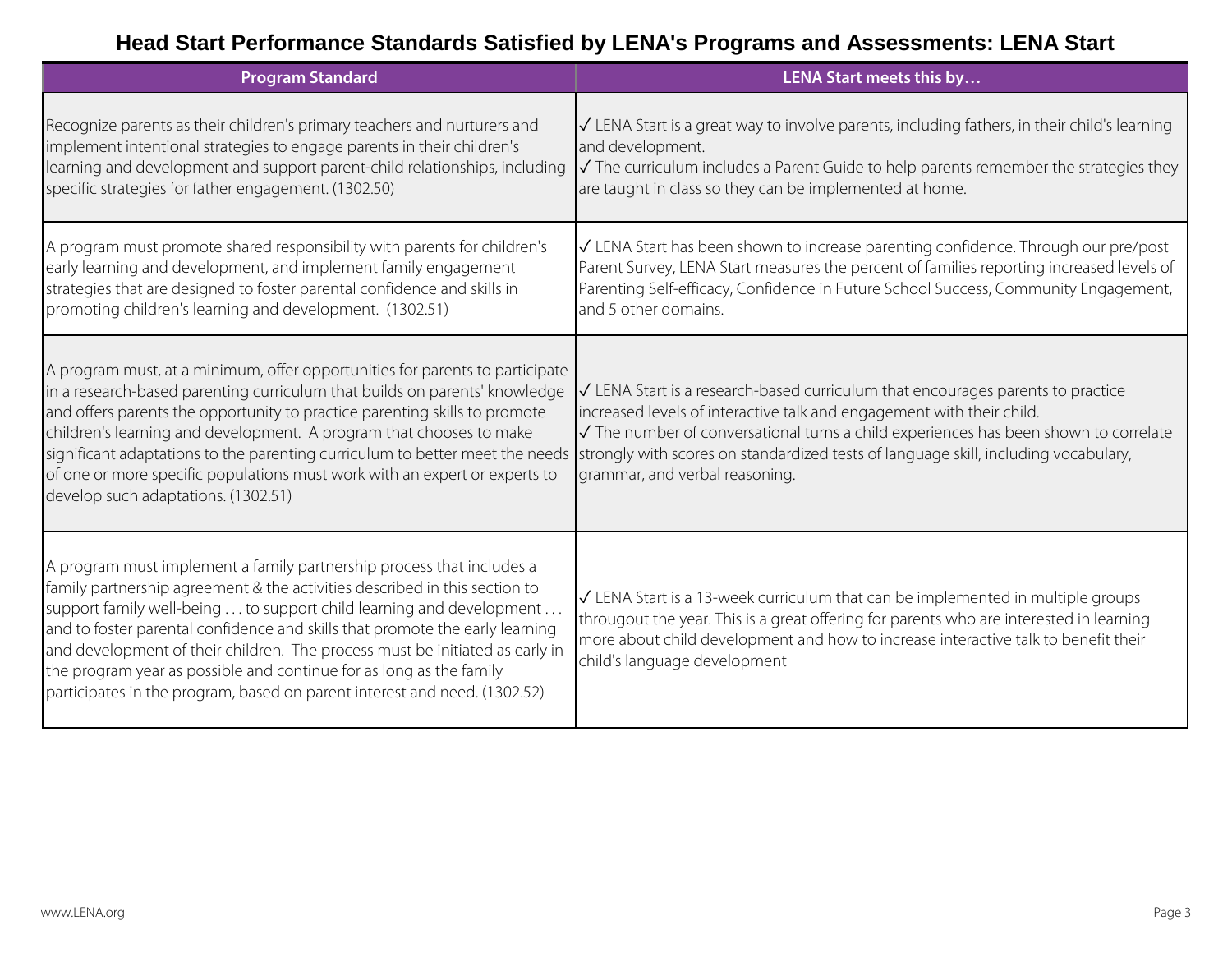### **Head Start Performance Standards Satisfied by LENA's Programs and Assessments: LENA Home**

| <b>Program Standard</b>                                                                                                                                                                                                                                                                                                                                                                                                                                                                                           | LENA Home meets this by                                                                                                                                                        |
|-------------------------------------------------------------------------------------------------------------------------------------------------------------------------------------------------------------------------------------------------------------------------------------------------------------------------------------------------------------------------------------------------------------------------------------------------------------------------------------------------------------------|--------------------------------------------------------------------------------------------------------------------------------------------------------------------------------|
| Must implement screening & assessment procedures that support<br>individualization and growth in the areas of development and support family $\vert$ can see week-to-week progress in adult words and conversational turns.<br>engagement in children's learning & development. (1302.30)                                                                                                                                                                                                                         | √ Through weekly recordings, families are engaged in their child's development and<br>√ Includes use of the Developmental Snapshot assessment.                                 |
| Integrate child assessment data in individual and group planning. (1302.31)                                                                                                                                                                                                                                                                                                                                                                                                                                       | √ Provides weekly feedback reports to parents and their home visitor.                                                                                                          |
| In collaboration with each child's parent & with parental consent, a program<br>must complete or obtain a current developmental screening to identify<br>concerns regarding a child's developmental, behavioral, motor, language,<br>social, cognitive and emotional skills within 45 calendar days (1302.33)                                                                                                                                                                                                     | √ The LENA Snapshot is administered monthly during the LENA Home program.                                                                                                      |
| A program must use one or more research-based developmental<br>standardized screening tools to complete the screening. A program must<br>use as part of the screening additional information from family members,<br>teachers, and relevant staff familiar with the child's typical behavior. (1302.33)                                                                                                                                                                                                           | √ The Developmental Snapshot is research-based.                                                                                                                                |
| A program must conduct standardized & structured assessments, which may<br>be observation-based or direct, for each child that provide ongoing<br>information to evaluate the child's developmental level and progress in<br>outcomes aligned to the goals described in the HSELOF: Birth to 5. Such<br>assessments must result in usable information for teachers, home visitors,<br>and parents and be conducted with sufficient frequency to allow for<br>individualization within the program year. (1302.33) | √ As part of LENA Home, LENA Snapshot is administered monthly to demonstrate<br>developmental growth over time.                                                                |
| Must structure education and child development services to recognize<br>parents' roles as children's lifelong educators, and to encourage parents to<br>engage in their child's education. (1302.34)                                                                                                                                                                                                                                                                                                              | √ LENA Home focuses on empowering parents as their child's first teacher. Parents learn<br>about child development and ways they can engage in their child's learning process. |